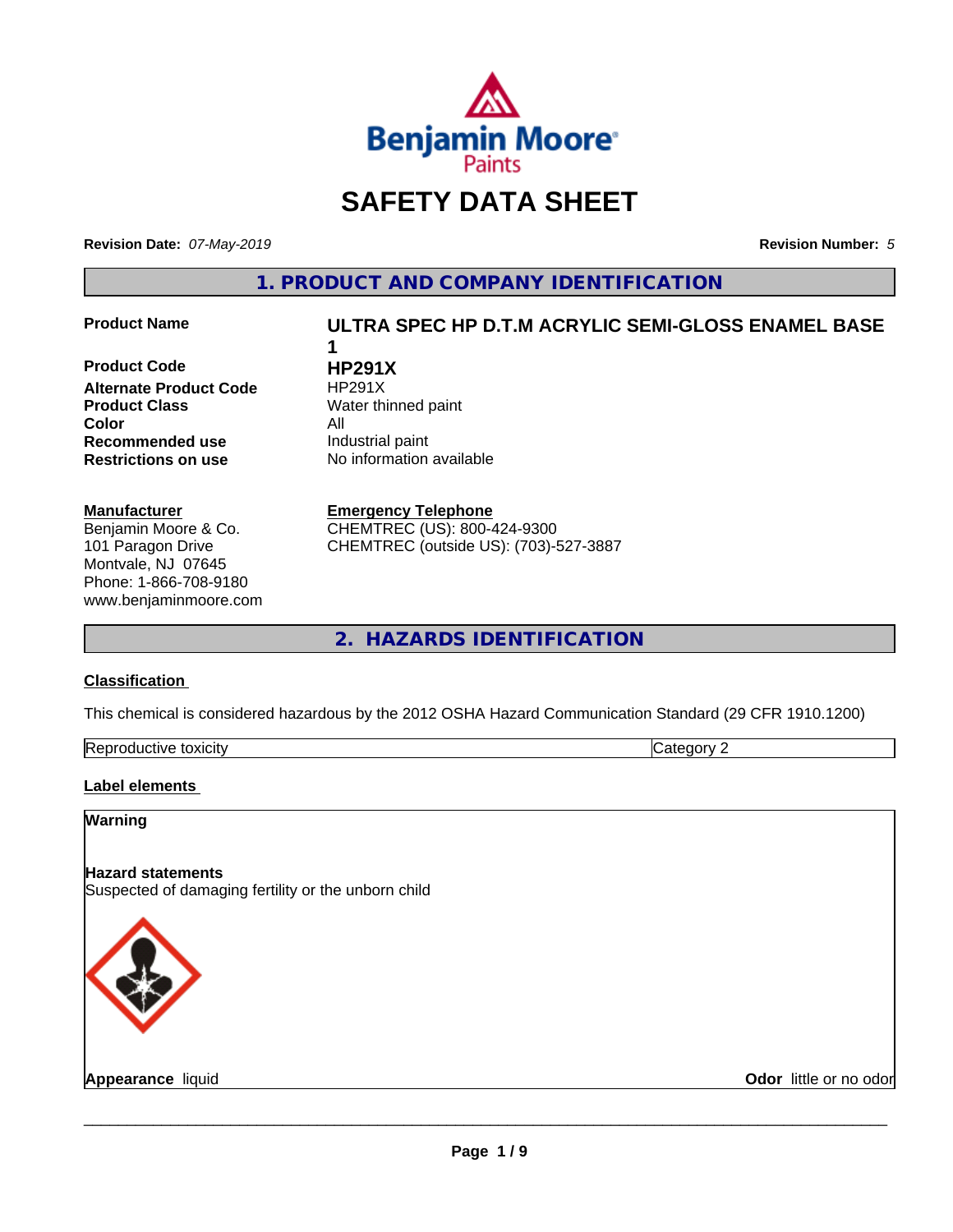#### **Precautionary Statements - Prevention**

Obtain special instructions before use Do not handle until all safety precautions have been read and understood Use personal protective equipment as required

#### **Precautionary Statements - Response**

IF exposed or concerned: Get medical advice/attention

#### **Precautionary Statements - Storage**

Store locked up

#### **Precautionary Statements - Disposal**

Dispose of contents/container to an approved waste disposal plant

#### **Hazards not otherwise classified (HNOC)**

Not applicable

#### **Other information**

No information available

# **3. COMPOSITION INFORMATION ON COMPONENTS**

| <b>Chemical name</b>                          | <b>CAS No.</b> | Weight-%  |
|-----------------------------------------------|----------------|-----------|
| Titanium dioxide                              | 13463-67-7     | $15 - 20$ |
| 2,2,4-trimethyl-1,3-propanediol diisobutyrate | 6846-50-0      | - 5       |
| Kaolin                                        | 1332-58-7      | - 5       |
| Zinc phosphate                                | 7779-90-0      | - 5       |

# **4. FIRST AID MEASURES General Advice** No hazards which require special first aid measures. **Eye Contact Rinse thoroughly with plenty of water for at least 15 minutes and consult a** physician. **Skin Contact** Wash off immediately with soap and plenty of water while removing all contaminated clothes and shoes. **Inhalation** Move to fresh air. If symptoms persist, call a physician. **Ingestion Exame Clean mouth with water and afterwards drink plenty of water. Consult a physician** if necessary. **Most Important Symptoms/Effects** None known. **Notes To Physician** Treat symptomatically. **5. FIRE-FIGHTING MEASURES**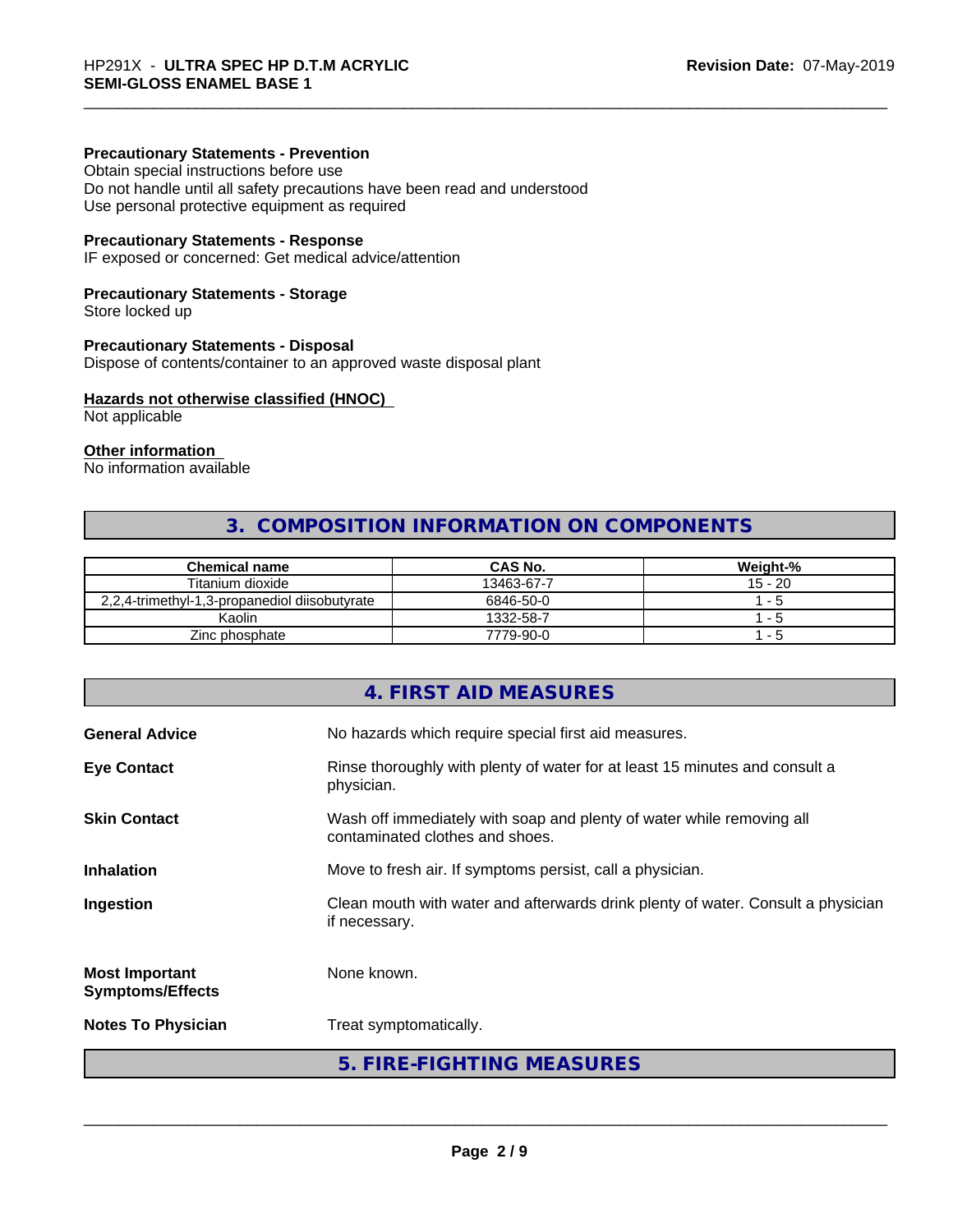| Health: 1<br>Flammability: 1<br>NFPA                                             | <b>Instability: 0</b>                                                                                                                        | <b>Special: Not Applicable</b> |  |
|----------------------------------------------------------------------------------|----------------------------------------------------------------------------------------------------------------------------------------------|--------------------------------|--|
| Lower flammability limit:<br><b>Upper flammability limit:</b>                    | Not applicable<br>Not applicable                                                                                                             |                                |  |
| <b>Flammability Limits In Air</b>                                                |                                                                                                                                              |                                |  |
| <b>Flash Point Data</b><br>Flash point (°F)<br>Flash Point (°C)<br><b>Method</b> | 250.0<br>121.1<br><b>PMCC</b>                                                                                                                |                                |  |
| Sensitivity to static discharge                                                  | No.                                                                                                                                          |                                |  |
| Sensitivity to mechanical impact                                                 | No                                                                                                                                           |                                |  |
| <b>Specific Hazards Arising From The Chemical</b>                                | Closed containers may rupture if exposed to fire or<br>extreme heat.                                                                         |                                |  |
| Protective equipment and precautions for firefighters                            | As in any fire, wear self-contained breathing apparatus<br>pressure-demand, MSHA/NIOSH (approved or equivalent)<br>and full protective gear. |                                |  |
| <b>Suitable Extinguishing Media</b>                                              | Use extinguishing measures that are appropriate to local<br>circumstances and the surrounding environment.                                   |                                |  |

#### **NFPA Legend**

- 0 Not Hazardous
- 1 Slightly
- 2 Moderate
- 3 High
- 4 Severe

*The ratings assigned are only suggested ratings, the contractor/employer has ultimate responsibilities for NFPA ratings where this system is used.*

*Additional information regarding the NFPA rating system is available from the National Fire Protection Agency (NFPA) at www.nfpa.org.*

| 6. ACCIDENTAL RELEASE MEASURES   |                                                                                                      |  |
|----------------------------------|------------------------------------------------------------------------------------------------------|--|
| <b>Personal Precautions</b>      | Avoid contact with skin, eyes and clothing. Ensure adequate ventilation.                             |  |
| <b>Other Information</b>         | Prevent further leakage or spillage if safe to do so.                                                |  |
| <b>Environmental precautions</b> | See Section 12 for additional Ecological Information.                                                |  |
| <b>Methods for Cleaning Up</b>   | Soak up with inert absorbent material. Sweep up and shovel into suitable<br>containers for disposal. |  |

**7. HANDLING AND STORAGE**

Handling **Handling** Avoid contact with skin, eyes and clothing. Avoid breathing vapors, spray mists or sanding dust. In case of insufficient ventilation, wear suitable respiratory equipment.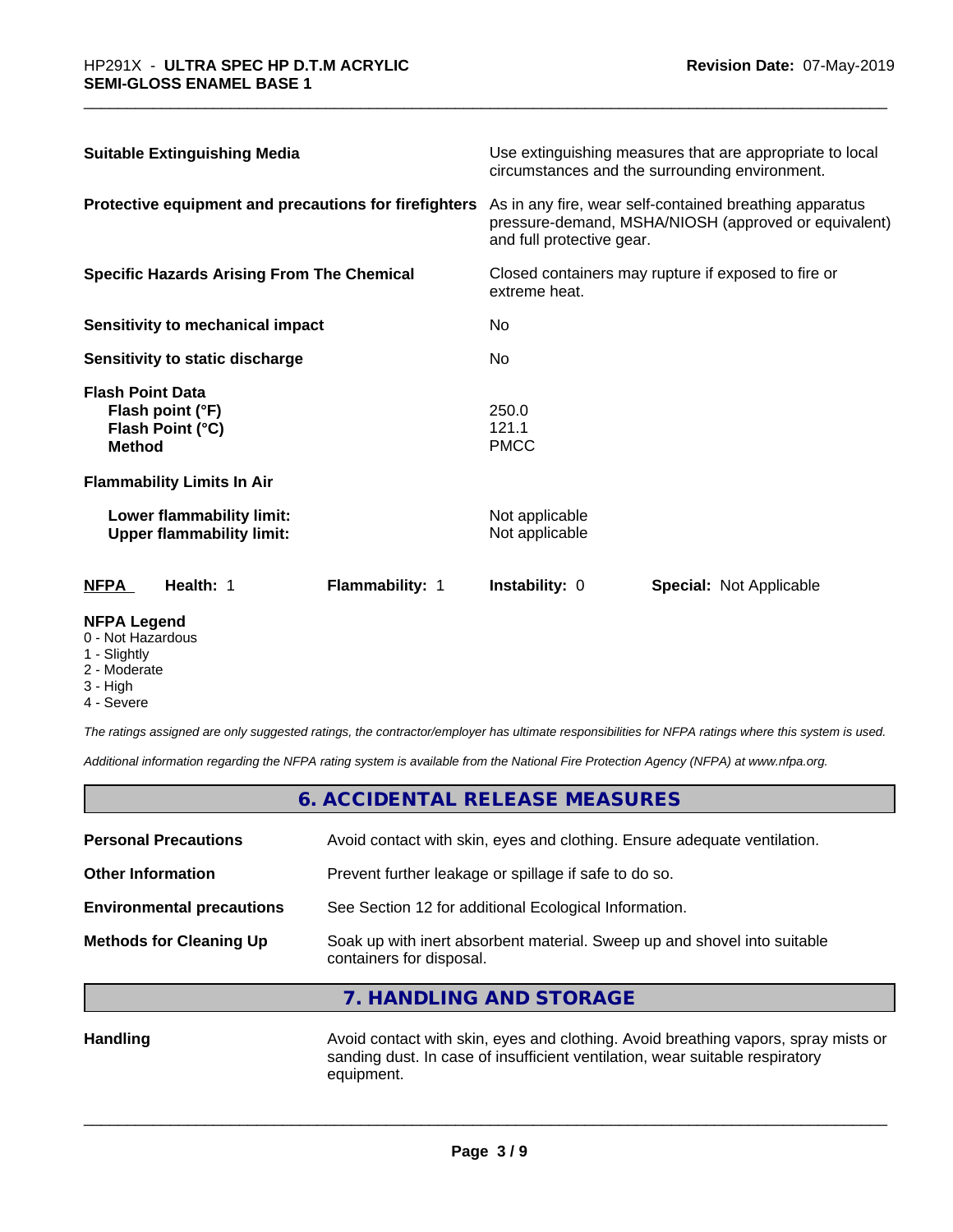**Storage** Keep container tightly closed. Keep out of the reach of children.

#### **Incompatible Materials** No information available

## **8. EXPOSURE CONTROLS/PERSONAL PROTECTION**

#### **Exposure Limits**

| <b>Chemical name</b> | <b>ACGIH TLV</b>                           | <b>OSHA PEL</b>                       |
|----------------------|--------------------------------------------|---------------------------------------|
| Titanium dioxide     | <b>TWA</b><br>10 mg/m $^3$ -               | <b>TWA</b><br>15 mg/m $3$             |
| Kaolin               | TWA<br>$\angle$ mg/m <sup>3</sup> - $\sim$ | · TWA<br>15 mg/m <sup>3</sup> $\cdot$ |
|                      |                                            | TWA<br>5 mg/m <sup>3</sup> -          |

#### **Legend**

ACGIH - American Conference of Governmental Industrial Hygienists Exposure Limits OSHA - Occupational Safety & Health Administration Exposure Limits N/E - Not Established

| <b>Engineering Measures</b>          | Ensure adequate ventilation, especially in confined areas.                                                                          |  |  |
|--------------------------------------|-------------------------------------------------------------------------------------------------------------------------------------|--|--|
| <b>Personal Protective Equipment</b> |                                                                                                                                     |  |  |
| <b>Eye/Face Protection</b>           | Safety glasses with side-shields.                                                                                                   |  |  |
| <b>Skin Protection</b>               | Protective gloves and impervious clothing.                                                                                          |  |  |
| <b>Respiratory Protection</b>        | In case of insufficient ventilation wear suitable respiratory equipment.                                                            |  |  |
| <b>Hygiene Measures</b>              | Avoid contact with skin, eyes and clothing. Remove and wash contaminated<br>clothing before re-use. Wash thoroughly after handling. |  |  |

# **9. PHYSICAL AND CHEMICAL PROPERTIES**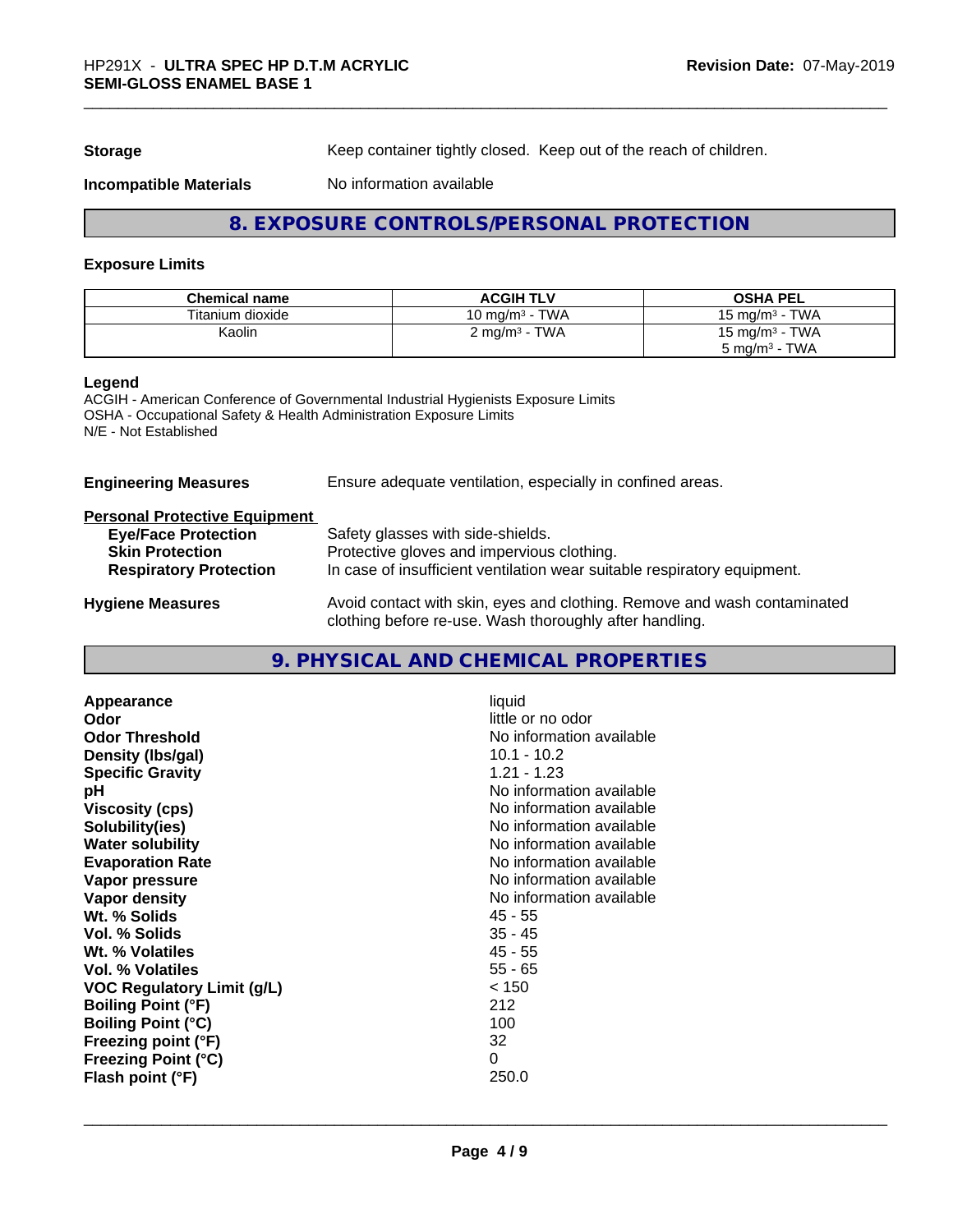# \_\_\_\_\_\_\_\_\_\_\_\_\_\_\_\_\_\_\_\_\_\_\_\_\_\_\_\_\_\_\_\_\_\_\_\_\_\_\_\_\_\_\_\_\_\_\_\_\_\_\_\_\_\_\_\_\_\_\_\_\_\_\_\_\_\_\_\_\_\_\_\_\_\_\_\_\_\_\_\_\_\_\_\_\_\_\_\_\_\_\_\_\_ HP291X - **ULTRA SPEC HP D.T.M ACRYLIC SEMI-GLOSS ENAMEL BASE 1**

Autoignition Temperature (°F)<br>
Autoignition Temperature (°C)<br>
No information available **Autoignition Temperature (°C)**<br> **Decomposition Temperature (°F)** No information available **Decomposition Temperature (°F)**<br> **Decomposition Temperature (°C)**<br>
No information available **Decomposition Temperature (°C) Partition coefficient Contract Contract Contract Contract Contract Contract Contract Contract Contract Contract Contract Contract Contract Contract Contract Contract Contract Contract Contract Contract Contract Contract** 

**Lower flammability limit:**<br> **Autoignition Temperature (°F)**<br>
Mo information available

# **10. STABILITY AND REACTIVITY**

| <b>Reactivity</b>                       | Not Applicable                           |
|-----------------------------------------|------------------------------------------|
| <b>Chemical Stability</b>               | Stable under normal conditions.          |
| <b>Conditions to avoid</b>              | Prevent from freezing.                   |
| <b>Incompatible Materials</b>           | No materials to be especially mentioned. |
| <b>Hazardous Decomposition Products</b> | None under normal use.                   |
| Possibility of hazardous reactions      | None under normal conditions of use.     |

# **11. TOXICOLOGICAL INFORMATION**

| <b>Product Information</b>                                                                                                                              |                                                                                                                                                                                                                                                                                                                                                                        |  |  |
|---------------------------------------------------------------------------------------------------------------------------------------------------------|------------------------------------------------------------------------------------------------------------------------------------------------------------------------------------------------------------------------------------------------------------------------------------------------------------------------------------------------------------------------|--|--|
| Information on likely routes of exposure                                                                                                                |                                                                                                                                                                                                                                                                                                                                                                        |  |  |
| <b>Principal Routes of Exposure</b> Eye contact, skin contact and inhalation.                                                                           |                                                                                                                                                                                                                                                                                                                                                                        |  |  |
| <b>Acute Toxicity</b>                                                                                                                                   |                                                                                                                                                                                                                                                                                                                                                                        |  |  |
| <b>Product Information</b>                                                                                                                              | No information available                                                                                                                                                                                                                                                                                                                                               |  |  |
|                                                                                                                                                         | Symptoms related to the physical, chemical and toxicological characteristics                                                                                                                                                                                                                                                                                           |  |  |
| <b>Symptoms</b>                                                                                                                                         | No information available                                                                                                                                                                                                                                                                                                                                               |  |  |
|                                                                                                                                                         | Delayed and immediate effects as well as chronic effects from short and long-term exposure                                                                                                                                                                                                                                                                             |  |  |
| Eye contact<br><b>Skin contact</b><br><b>Inhalation</b><br>Ingestion<br><b>Sensitization</b><br><b>Neurological Effects</b><br><b>Mutagenic Effects</b> | May cause slight irritation.<br>Substance may cause slight skin irritation. Prolonged or repeated contact may dry<br>skin and cause irritation.<br>May cause irritation of respiratory tract.<br>Ingestion may cause gastrointestinal irritation, nausea, vomiting and diarrhea.<br>No information available<br>No information available.<br>No information available. |  |  |
| <b>Reproductive Effects</b><br><b>Developmental Effects</b>                                                                                             | Possible risk of impaired fertility. Possible risk of harm to the unborn child.<br>No information available.                                                                                                                                                                                                                                                           |  |  |
|                                                                                                                                                         |                                                                                                                                                                                                                                                                                                                                                                        |  |  |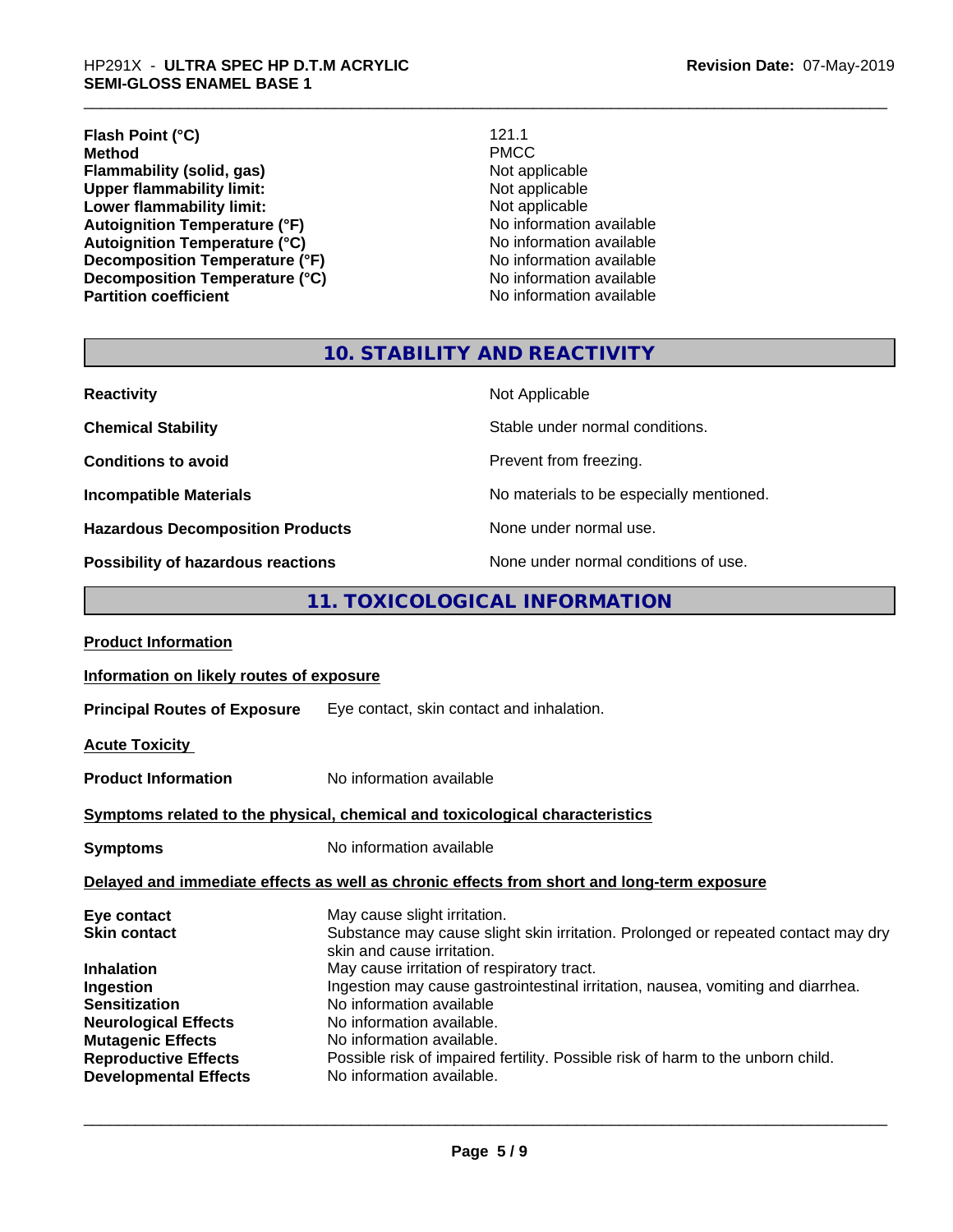| <b>Target organ effects</b>     | No information available. |
|---------------------------------|---------------------------|
| <b>STOT - single exposure</b>   | No information available. |
| <b>STOT - repeated exposure</b> | No information available. |
| Other adverse effects           | No information available. |
| <b>Aspiration Hazard</b>        | No information available  |

**Numerical measures of toxicity**

**The following values are calculated based on chapter 3.1 of the GHS document**

| <b>ATEmix (oral)</b>   | 26878 mg/kg  |  |
|------------------------|--------------|--|
| <b>ATEmix (dermal)</b> | 182627 mg/kg |  |

#### **Component Information**

| Chemical name                                                 | Oral LD50            | Dermal LD50 | Inhalation LC50 |
|---------------------------------------------------------------|----------------------|-------------|-----------------|
| Titanium dioxide<br>13463-67-7                                | > 10000 mg/kg (Rat)  |             |                 |
| 2,2,4-trimethyl-1,3-propanediol<br>diisobutyrate<br>6846-50-0 | $>$ 3200 mg/kg (Rat) |             |                 |
| Zinc phosphate<br>7779-90-0                                   | $>$ 5000 mg/kg (Rat) |             |                 |

#### **Carcinogenicity**

*The information below indicateswhether each agency has listed any ingredient as a carcinogen:.*

| <b>Chemical name</b>  | <b>IARC</b>          | <b>NTP</b> | <b>OSHA</b> |
|-----------------------|----------------------|------------|-------------|
|                       | 2B<br>Possible Human |            | Listed      |
| Titanium<br>n dioxide | Carcinogen           |            |             |

• Although IARC has classified titanium dioxide as possibly carcinogenic to humans (2B), their summary concludes: "No significant exposure to titanium dioxide is thought to occur during the use of products in which titanium dioxide is bound to other materials, such as paint."

#### **Legend**

IARC - International Agency for Research on Cancer NTP - National Toxicity Program OSHA - Occupational Safety & Health Administration

**12. ECOLOGICAL INFORMATION**

### **Ecotoxicity Effects**

The environmental impact of this product has not been fully investigated.

#### **Product Information**

#### **Acute Toxicity to Fish**

No information available

#### **Acute Toxicity to Aquatic Invertebrates**

No information available

#### **Acute Toxicity to Aquatic Plants**

No information available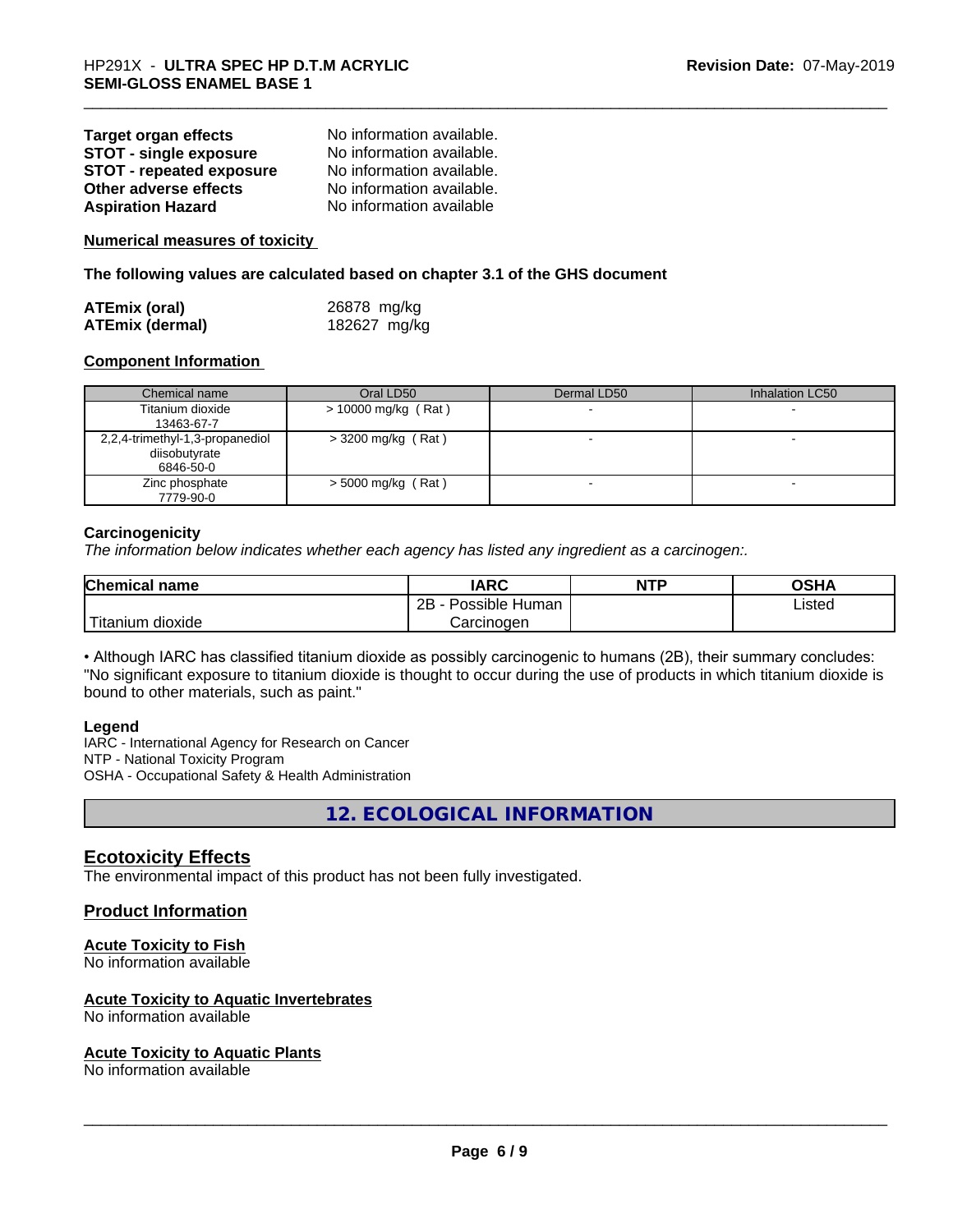#### **Persistence / Degradability**

No information available.

# **Bioaccumulation**

No information available.

### **Mobility in Environmental Media**

No information available.

### **Ozone**

No information available

#### **Component Information**

#### **Acute Toxicity to Fish**

Titanium dioxide  $LC50: > 1000$  mg/L (Fathead Minnow - 96 hr.)

#### **Acute Toxicity to Aquatic Invertebrates**

No information available

#### **Acute Toxicity to Aquatic Plants**

No information available

|                              | 13. DISPOSAL CONSIDERATIONS                                                                                                                                                                                               |
|------------------------------|---------------------------------------------------------------------------------------------------------------------------------------------------------------------------------------------------------------------------|
| <b>Waste Disposal Method</b> | Dispose of in accordance with federal, state, and local regulations. Local<br>requirements may vary, consult your sanitation department or state-designated<br>environmental protection agency for more disposal options. |
|                              | 14. TRANSPORT INFORMATION                                                                                                                                                                                                 |
| <b>DOT</b>                   | Not regulated                                                                                                                                                                                                             |
| <b>ICAO / IATA</b>           | Not regulated                                                                                                                                                                                                             |
| <b>IMDG/IMO</b>              | Not regulated                                                                                                                                                                                                             |
|                              | <b>15. REGULATORY INFORMATION</b>                                                                                                                                                                                         |

# **International Inventories**

| <b>TSCA: United States</b> | Yes - All components are listed or exempt. |
|----------------------------|--------------------------------------------|
| <b>DSL: Canada</b>         | Yes - All components are listed or exempt. |

# **Federal Regulations**

**SARA 311/312 hazardous categorization**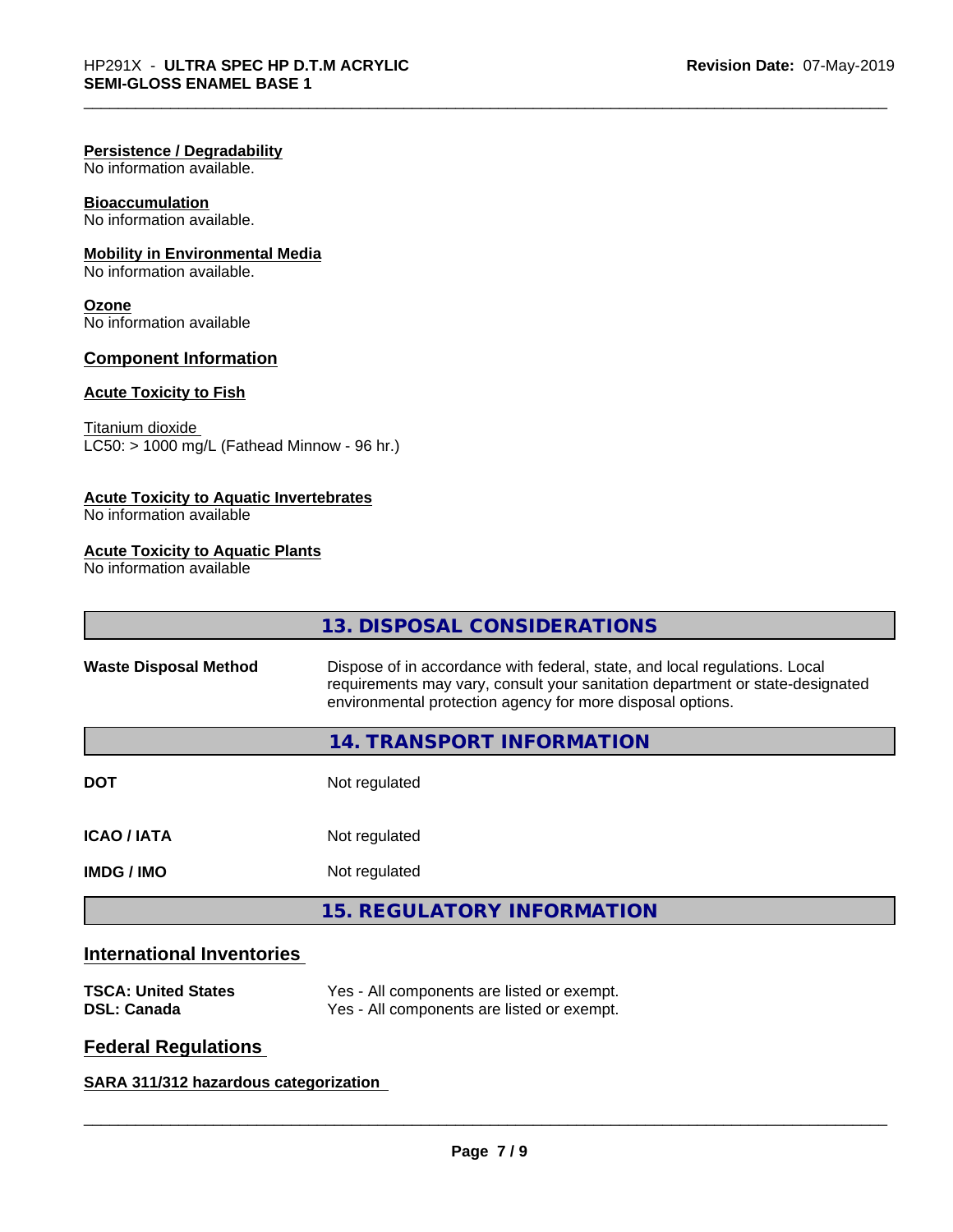| Acute health hazard               | Nο  |
|-----------------------------------|-----|
| Chronic Health Hazard             | Yes |
| Fire hazard                       | Nο  |
| Sudden release of pressure hazard | Nο  |
| Reactive Hazard                   | N٥  |

#### **SARA 313**

Section 313 of Title III of the Superfund Amendments and Reauthorization Act of 1986 (SARA). This product contains a chemical or chemicals which are subject to the reporting requirements of the Act and Title 40 of the Code of Federal Regulations, Part 372:

| <b>Chemical name</b> | <b>CAS No.</b> | Weight-% | <b>CERCLA/SARA 313</b>     |
|----------------------|----------------|----------|----------------------------|
|                      |                |          | (de minimis concentration) |
| Zinc phosphate       | 7779-90-0      |          |                            |

### **Clean Air Act,Section 112 Hazardous Air Pollutants (HAPs) (see 40 CFR 61)**

This product contains the following HAPs:

*None*

## **US State Regulations**

#### **California Proposition 65**

**A** WARNING: Cancer and Reproductive Harm– www.P65warnings.ca.gov

#### **State Right-to-Know**

| <b>Chemical name</b> | <b>Massachusetts</b> | <b>New Jersey</b> | Pennsylvania |
|----------------------|----------------------|-------------------|--------------|
| Titanium dioxide     |                      |                   |              |
| Kaolin               |                      |                   |              |
| Zinc phosphate       |                      |                   |              |

#### **Legend**

X - Listed

# **16. OTHER INFORMATION**

**HMIS** - **Health:** 1\* **Flammability:** 1 **Reactivity:** 0 **PPE:** -

#### **HMIS Legend**

- 0 Minimal Hazard
- 1 Slight Hazard
- 2 Moderate Hazard
- 3 Serious Hazard
- 4 Severe Hazard
- \* Chronic Hazard

X - Consult your supervisor or S.O.P. for "Special" handling instructions.

*Note: The PPE rating has intentionally been left blank. Choose appropriate PPE that will protect employees from the hazards the material will*